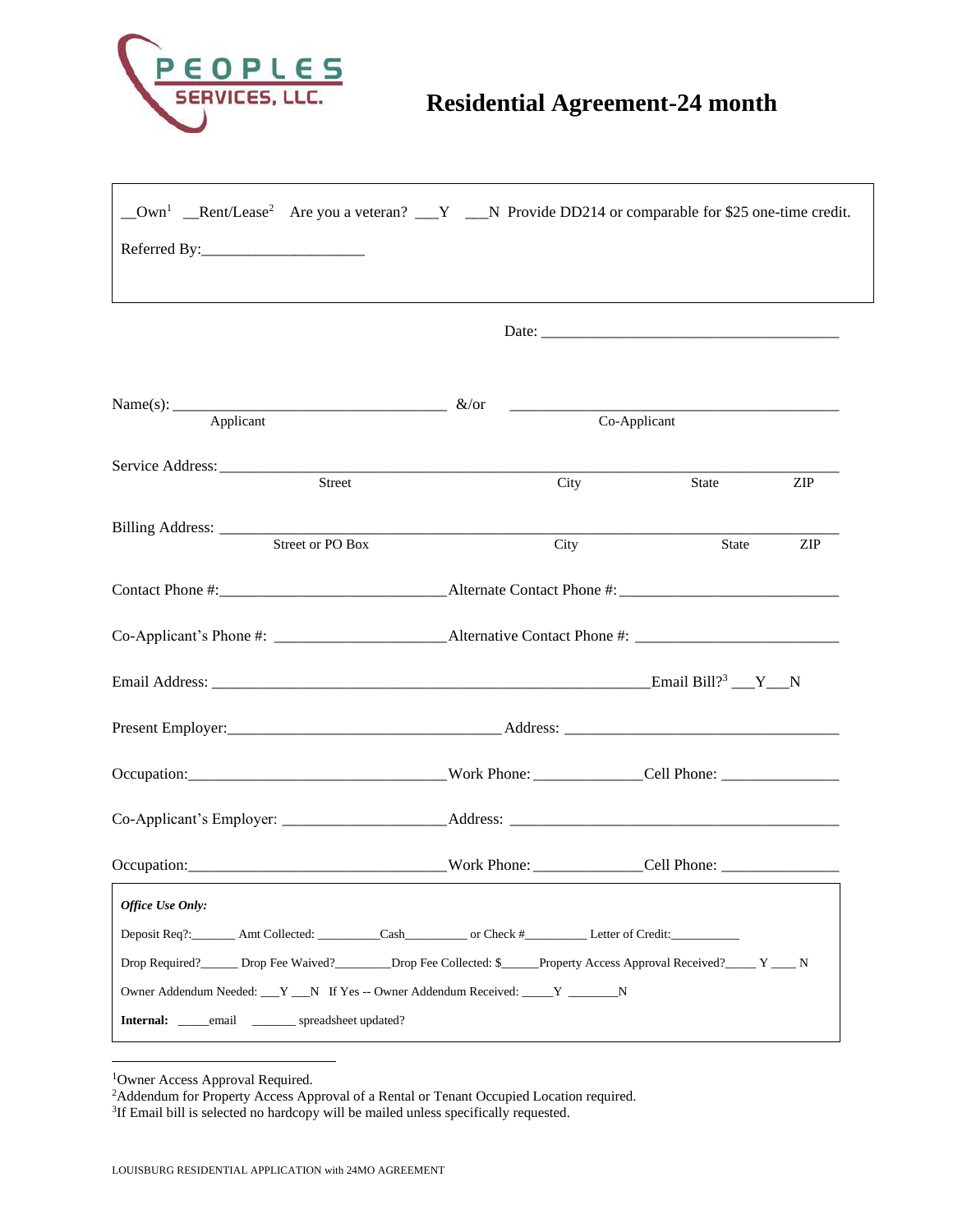

#### **Residential Maintenance Agreement**

Peoples' maintenance agreement covers wiring, fittings, splitters and ONT replacement in case of damage (current cost to replace is \$340). Fee includes any troubleshooting and isolation of problems with any Peoples Services' provided equipment including any labor or replacement charges and any trip fees associated for \$9.50 per month $^{[2]}$ .

While Peoples highly recommends that you purchase a maintenance plan, this is optional. Even without a maintenance plan Peoples will help and assist you, however, you will be charged equipment, labor, trip charges, etc.

### \_\_\_\_**Yes, I accept the Maintenance Agreement \_\_\_No, I decline Maintenance Agreement.**

I understand and agree that the furnished information will be used to establish this application for internet services and/or equipment. I understand that a suitable deposit may be required for service(s) and/or equipment. I understand and instruct any person, consumer reporting agency or credit card agency to compile and furnish to Peoples Services, LLC any information it has on me or the entity on whose behalf I am making this application. This application becomes a contract when accepted in writing by Peoples Services, LLC.

| Applicant's Printed Name    |  |      |  |
|-----------------------------|--|------|--|
| Applicant's Signature       |  | Date |  |
| <b>Optional:</b>            |  |      |  |
|                             |  |      |  |
| Co-Applicant's Printed Name |  |      |  |
| Co-Applicant's Signature    |  | Date |  |
|                             |  |      |  |

\_\_\_\_\_\_\_\_\_\_\_\_\_\_\_\_\_\_\_\_\_\_\_\_\_\_\_\_\_\_\_\_\_\_\_\_\_\_\_\_\_\_\_\_\_\_\_\_\_\_\_\_\_\_\_\_\_\_\_\_\_\_\_\_\_\_\_\_\_\_\_\_\_\_\_\_\_\_\_\_\_\_\_\_\_\_\_\_\_\_\_\_

[2] Pricing subject to change with 30-days notice.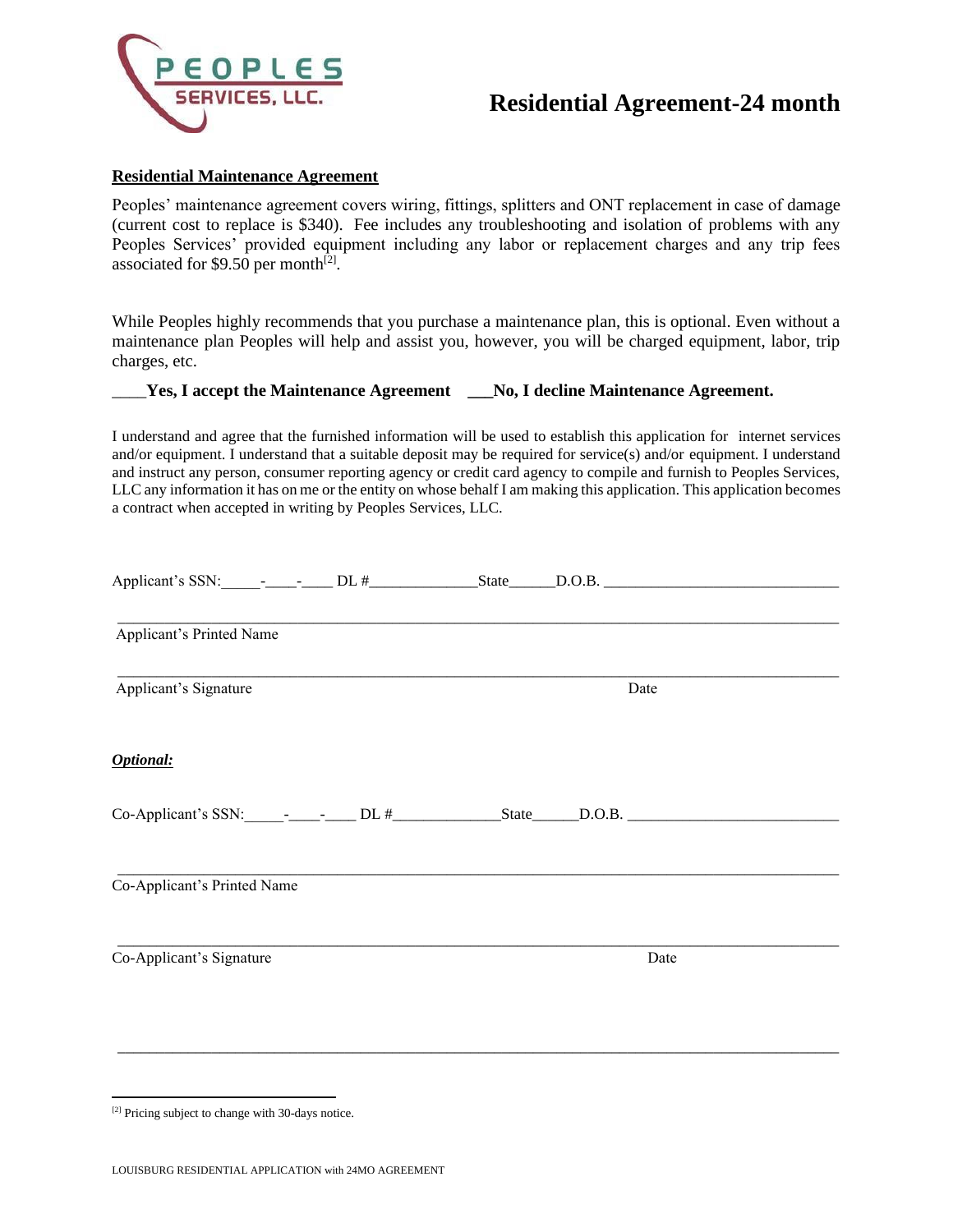

### **Property Access Approval<sup>4</sup>**

| <b>Property Address:</b> |      |       |  |
|--------------------------|------|-------|--|
| Street                   | City | State |  |

I hereby give my permission to Peoples Services, LLC and its employees, duly authorized representatives, agents and contractors, to enter upon and have access at reasonable times to my property more commonly known at the above listed address for the following purposes, so that Peoples Services, LLC may:

- 1) Conduct a site visit to complete a pre-construction assessment, if needed.
- 2) Install and maintain equipment relating to the provisioning of communications services related to Peoples' Internet.
- 3) Conduct appropriate groundwork/construction relating to the installation of services, as discussed prior to installation with property owner, which may potentially affect current landscaping.

#### **Property Owner Information:**

| <b>Property Owner Name</b>                                                                                      |      |
|-----------------------------------------------------------------------------------------------------------------|------|
| Mailing address of Property Owner                                                                               |      |
| Property Owner Phone Number(s)                                                                                  |      |
| Property Owner Email Address                                                                                    |      |
| Property Owner Signature<br><b>Property Access Approval of a Rental or Tenant Occupied Location<sup>5</sup></b> | Date |
|                                                                                                                 |      |
| Name of Occupant/Tenant                                                                                         |      |
| Occupant/Tenant Phone Number                                                                                    |      |
| Occupant/Tenant Email Address                                                                                   |      |
| Occupant/Tenant Signature                                                                                       | Date |

<sup>4</sup>Must be completed and returned before installation begins.

<sup>5</sup>Must be completed and returned before installation begins for Occupant/Tenant property.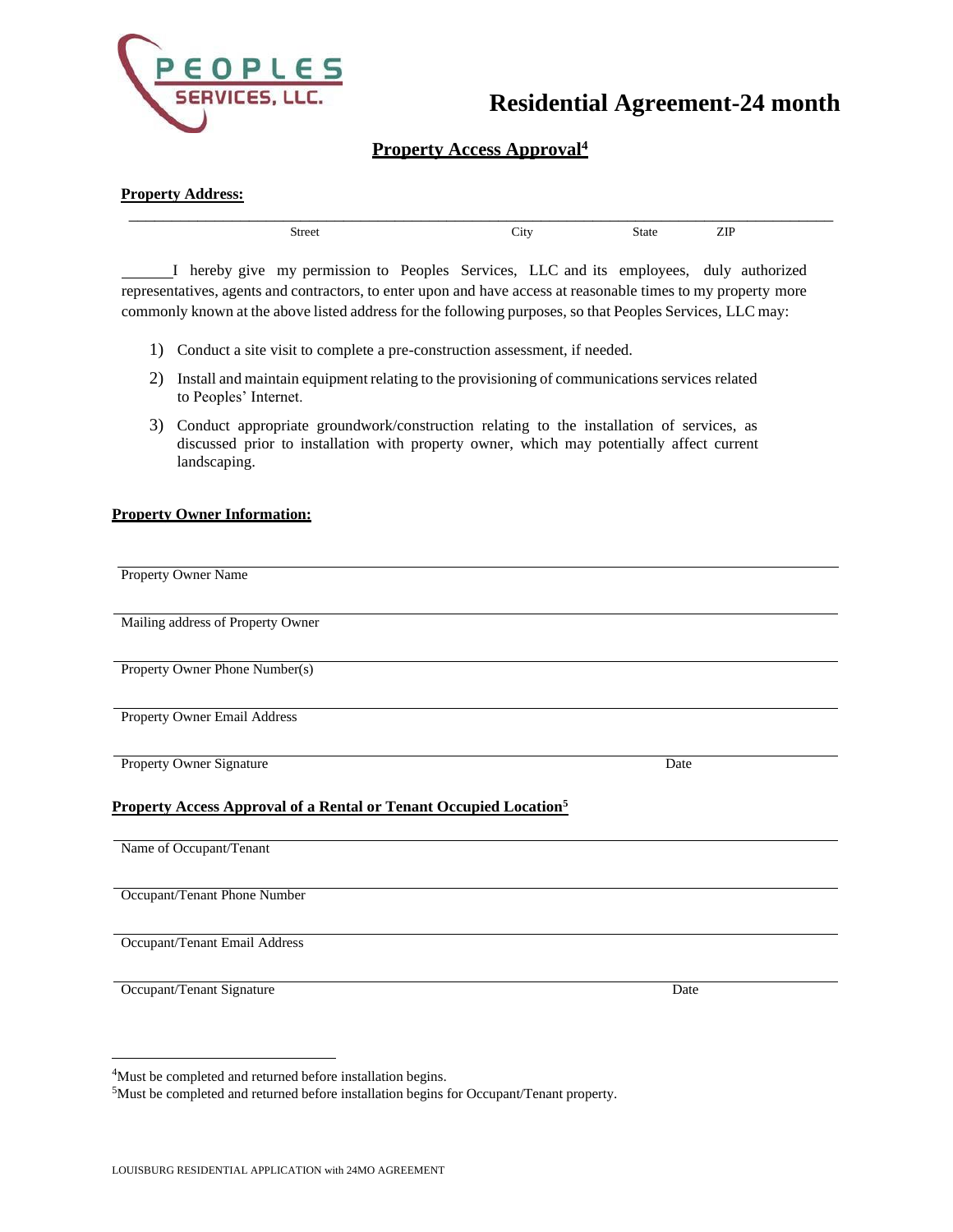

Account Name:

*One free email account is included with your service. If you wish to activate this account, please complete the login name and password fields below. Your password needs to be 8 to 10 characters containing at least one upper case letter, one lower case letter, a number and a symbol.* Login name/email address:\_\_\_\_\_\_\_\_\_\_\_\_\_\_\_\_\_\_\_\_\_\_\_\_\_\_\_\_\_\_\_\_\_\_\_\_\_\_\_\_ @peoplesservices.us

Password:

*(Megabits per Second = Mbps, download speeds listed first/upload speeds listed second).*

| <b>Tiers</b>                                  | 24-Month Agreement | Please $\sqrt{$ one |
|-----------------------------------------------|--------------------|---------------------|
| 25 Mbps / 5 Mbps                              | \$65.00            |                     |
| $50$ Mbps $/ 10$ Mbps                         | \$85.00            |                     |
| 100 Mbps / 15 Mbps                            | \$95.00            |                     |
| 150 Mbps/ 25 Mbps                             | \$115.00           |                     |
| 200 Mbps/ 25 Mbps                             | \$125.00           |                     |
| $1$ Gig $/$ 25 Mbps                           | <b>TBD</b>         |                     |
| <b>Symmetrical Tiers -- Additional Upload</b> |                    |                     |
| 50 Mbps/ 50 Mbps                              | \$95.00            |                     |
| 100 Mbps/100Mbps                              | \$125.00           |                     |

**Peoples also offers a managed Wi-Fi mesh device that provides coverage to dead zones within the residence. You must have either a Gigacenter 844-E or 844-G. The maintenance charge for the mesh device will be an additional \$10.00 per month per device. This mesh device provides a whole home Wi-Fi experience.**

**\_\_\_\_\_Yes, I am interested in whole home Wi-Fi experience**

### **Services:**

### *Service may not be available in all areas. Speeds are not guaranteed.*

Peoples may also charge you a pro-rated fee of up to \$185 for early termination of a 24 month service agreement, fee will be determined by the number of months left for agreement fulfillment. **Help with setup or troubleshooting of a customer owned router will result in additional charges.**